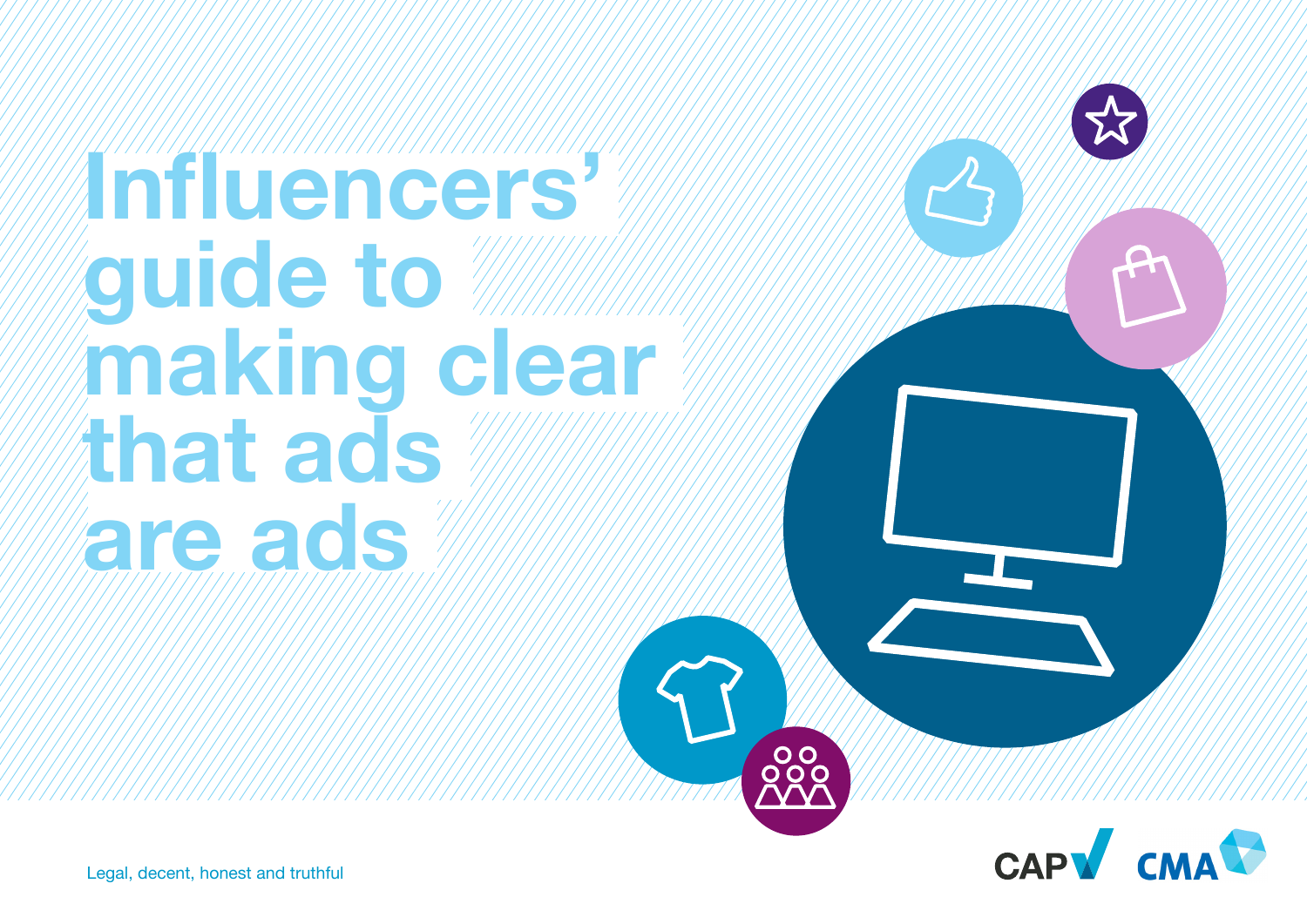### **Table of contents**

| 1              |
|----------------|
| $\overline{2}$ |
| 3              |
| 4              |
| 5              |
| 6              |
| $\overline{7}$ |
| 8              |
| 9              |
| 10             |
| 11             |
| 12             |
| 13             |
| 14             |
| 15             |
| 16             |
|                |

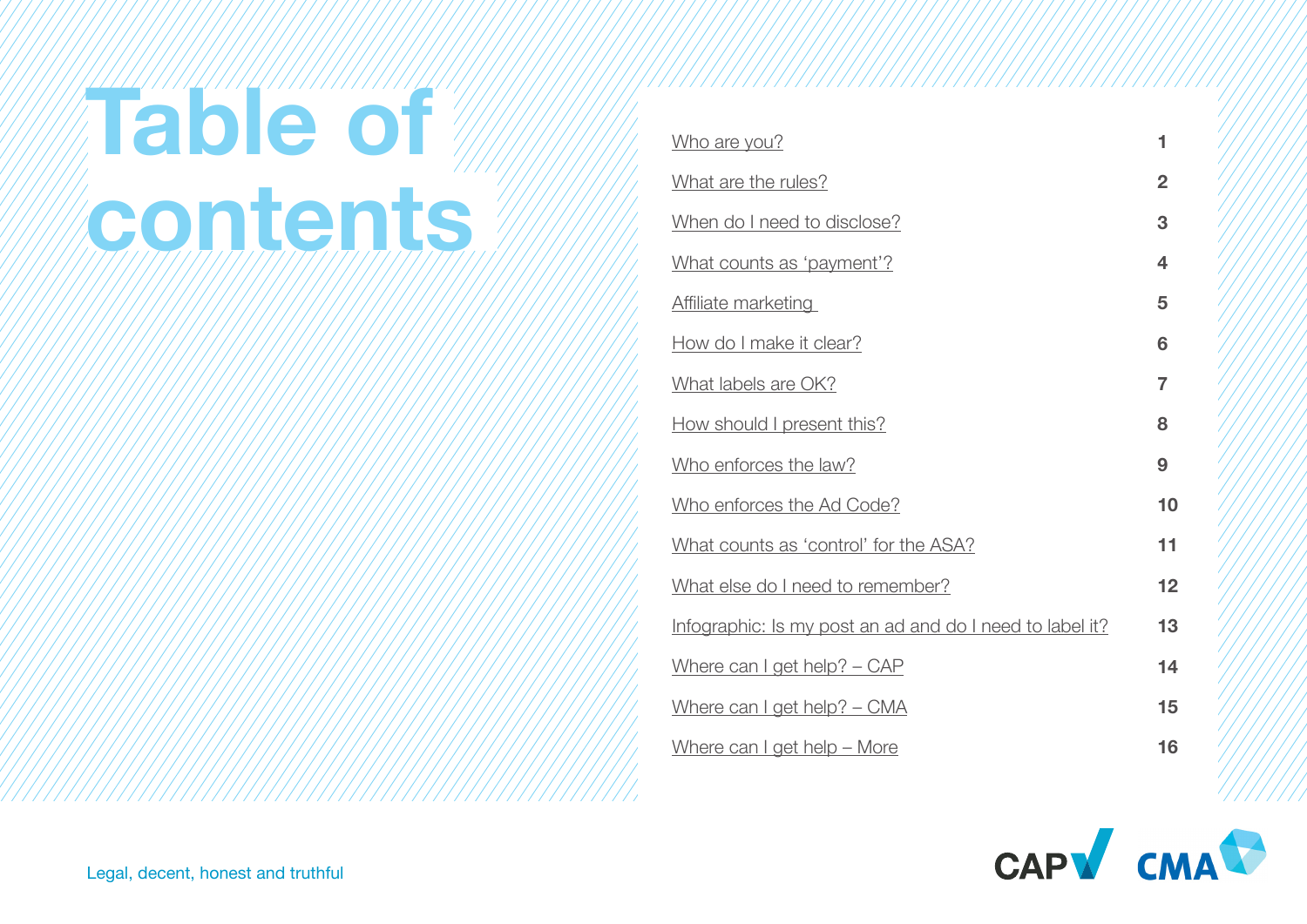### <span id="page-2-0"></span> **Who are you**



#### **The Advertising Standards Authority (ASA)** is the UK's advertising regulator. The ASA makes sure ads across UK media stick to the advertising rules (the Ad Codes).



#### **The Committee of Advertising Practice (CAP)**,

whose members represent advertisers, media owners and agencies, is responsible for writing the [Ad Codes](https://www.asa.org.uk/codes-and-rulings/advertising-codes.html).

Together, we work to make ads responsible. We do this by taking action against misleading, harmful or offensive advertising and providing advice and training to help businesses get their ads right.



#### **The Competition and Markets Authority (CMA)**

is the UK's primary competition and consumer authority. We work to ensure that consumers get a good deal when buying goods and services, and that businesses operate within the law.

We do this by:

- enforcing competition and consumer law;
- carrying out investigations into entire markets; and
- investigating mergers.

If we have concerns that a market or business practice may be harming consumers, we can investigate and take legal action to stop it. We are an independent non-ministerial government department. For more information on the CMA, see our **[homepage](https://www.gov.uk/government/organisations/competition-and-markets-authority)**.

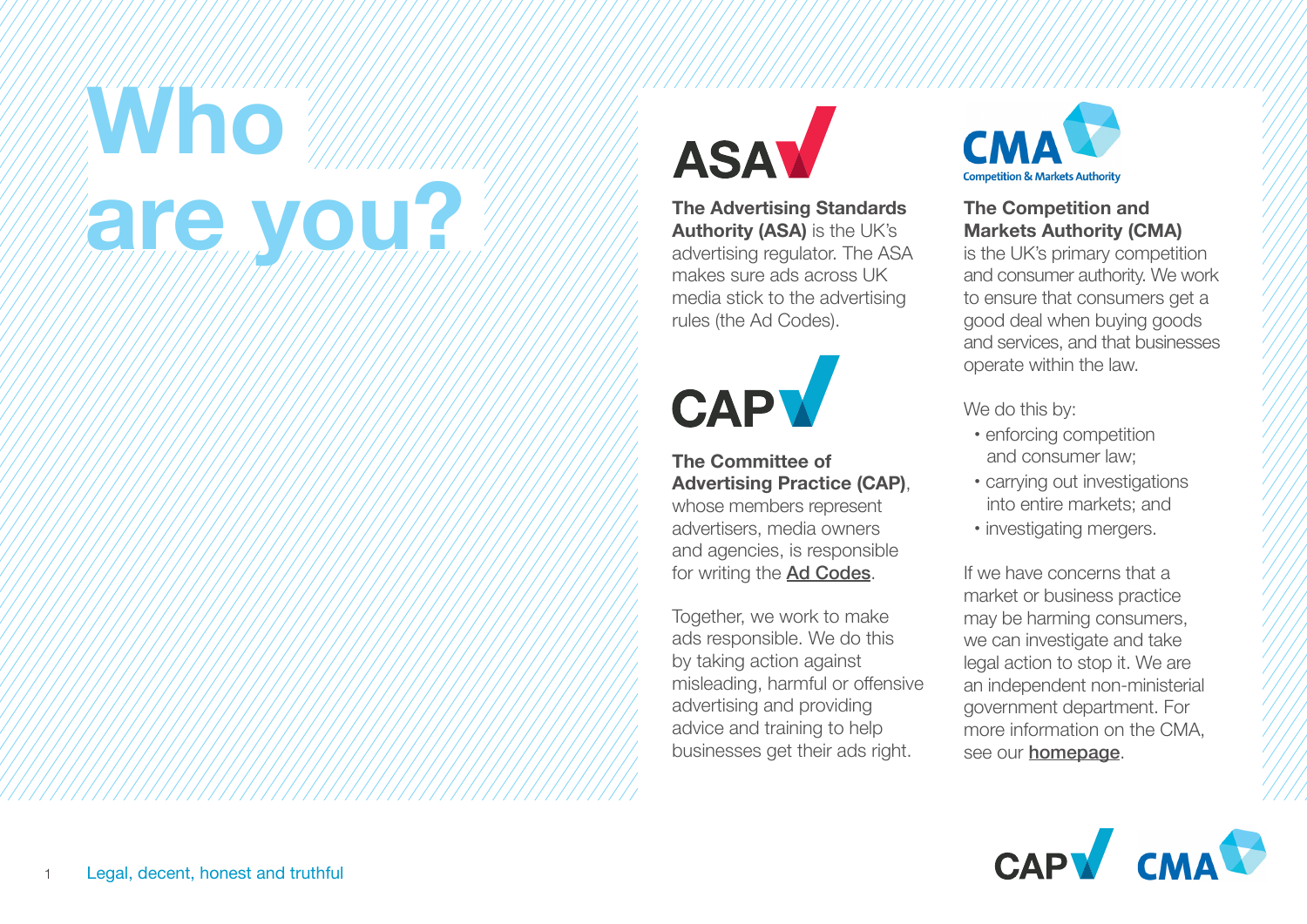### <span id="page-3-0"></span>**What are the rules?**



**Just because an ad is covered by the CAP Code, this doesn't mean it's a problem – it just needs to follow the rules.**



There are lots of rules that could apply, depending on the circumstances – but it's worth paying particular attention to the UK Code of Non-broadcast Advertising and Direct & Promotional Marketing (the [CAP Code](https://www.asa.org.uk/codes-and-rulings/advertising-codes/non-broadcast-code.html)) and the Consumer Protection from Unfair Trading Regulations 2008 (CPRs).

The CAP Code, enforced by the ASA, applies to most forms of influencer marketing. Just because an ad is covered by the Code, this doesn't mean it's a problem – it just needs to follow the rules. The Code is broken up into sections containing rules that relate to different subjects. For example, [Section 2](https://www.asa.org.uk/type/non_broadcast/code_section/02.html) contains rules about how ads should be recognisable as ads, and [Section 3](https://www.asa.org.uk/type/non_broadcast/code_section/03.html) sets out rules that advertisers must follow to avoid misleading people.

Consumer protection legislation, enforced by the CMA, also applies to influencer marketing. This makes 'unfair commercial

practices', including using editorial content in the media to promote a product where a trader has paid for the promotion without making that clear in the content or by images or sounds clearly identifiable by the consumer (advertorial), against the law. Other practices which may break the law are falsely claiming or giving the impression that an individual is acting outside of their business purposes or falsely representing themselves as a consumer; failing to identify a commercial intent behind a social media post; and omitting or hiding 'material' information (e.g. that you are an ambassador for a brand whose product you have posted about).

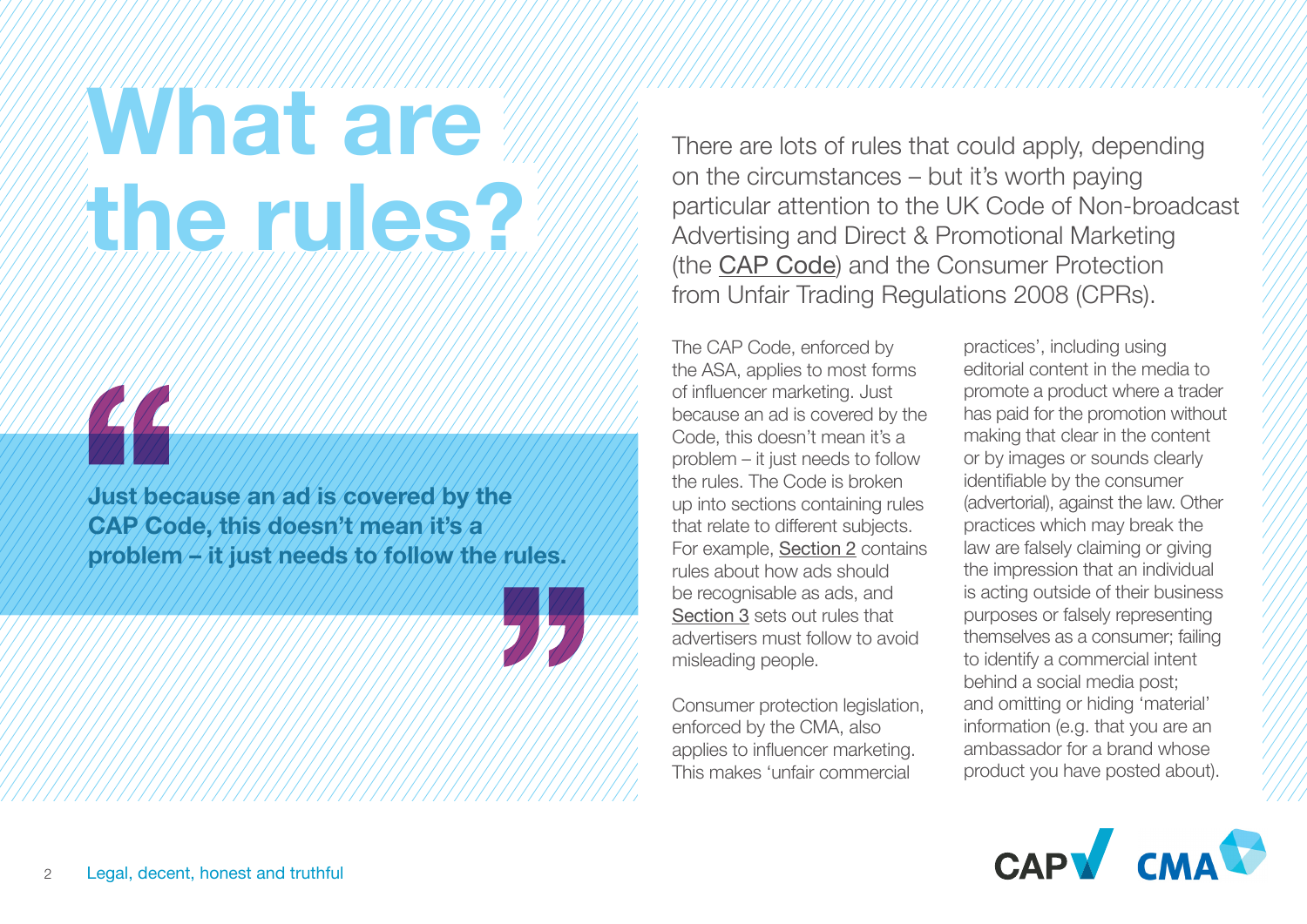### <span id="page-4-0"></span> **When do I need to disclose?**





When a brand gives an influencer a payment, any posts then promoting or endorsing the brand or its products/services become subject to consumer protection law. Payment means any form of monetary payment; commission; a free loan of a product/ service; a free product/service (whether requested or received out of the blue); or any other incentive.

This means that whenever you receive a payment from a brand, you need to disclose this in any relevant posts (e.g. where you feature or refer to the brand/ product/service in any way or where the content was controlled by the brand, see p11). The same goes for when you're posting 'affiliate marketing' (see p5).

You will also need to make sure it's clear when you're posting about your own products/ services; e.g. products you've created or events you're running etc., or any prize draws or giveaways you do. For more on who enforces the requirements, and against what types of content see p9–11.

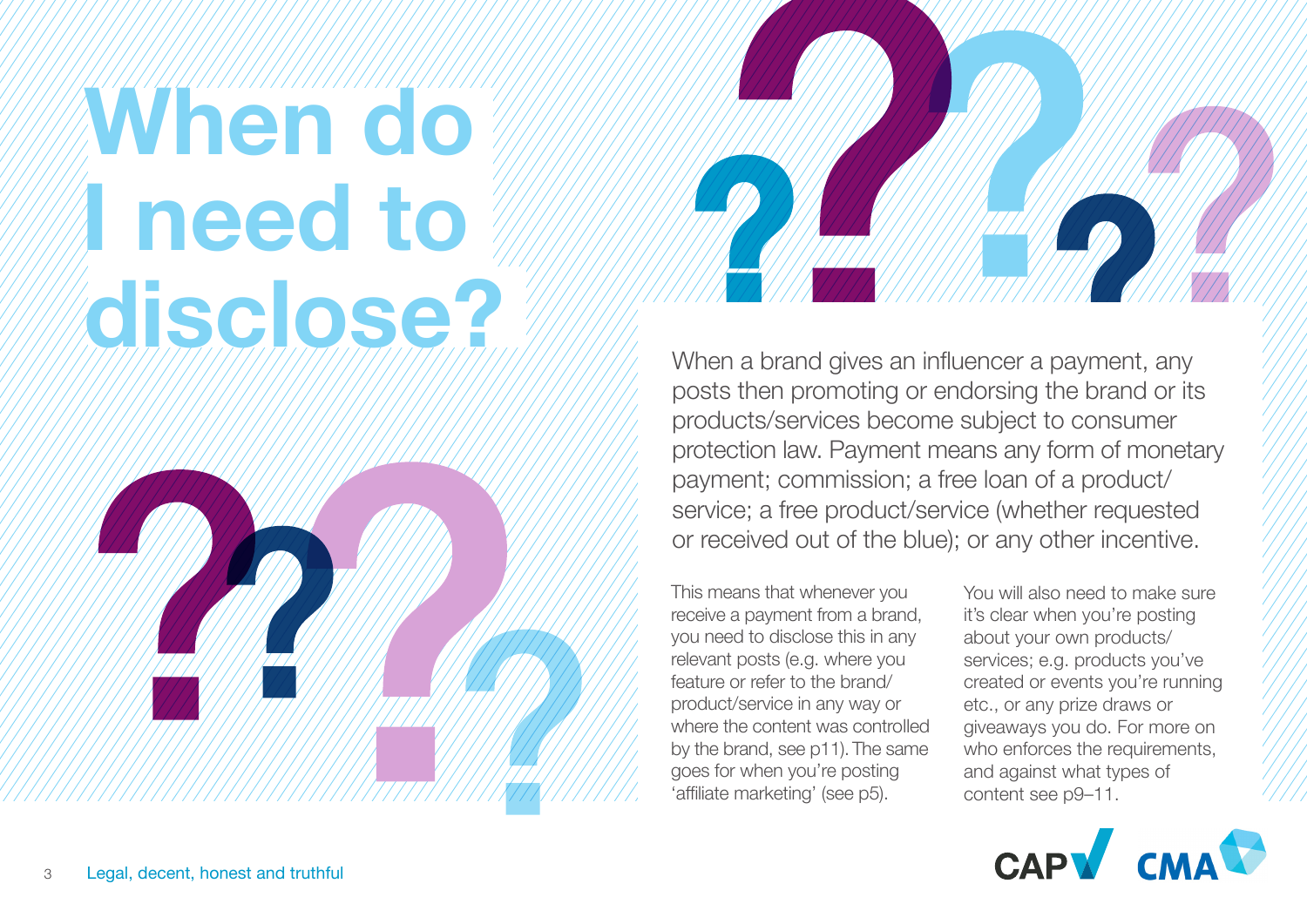### <span id="page-5-0"></span> **What counts as payment**

**...products, gifts, services, trips, hotel stays etc. for free, this is all likely to qualify as a 'payment'.**

Obviously, if you're paid a specified amount of money to create and/or post a particular piece of content, this counts as 'payment'.

But this isn't the only type of arrangement that counts. If you have any sort of commercial relationship with the brand, such as being paid to be an ambassador, or you're given products, gifts, services, trips, hotel stays etc.

for free, this is all likely to qualify as 'a payment [or other reciprocal arrangement]'.

There's nothing wrong with getting paid to create content, but you need to be upfront about this with your audience.

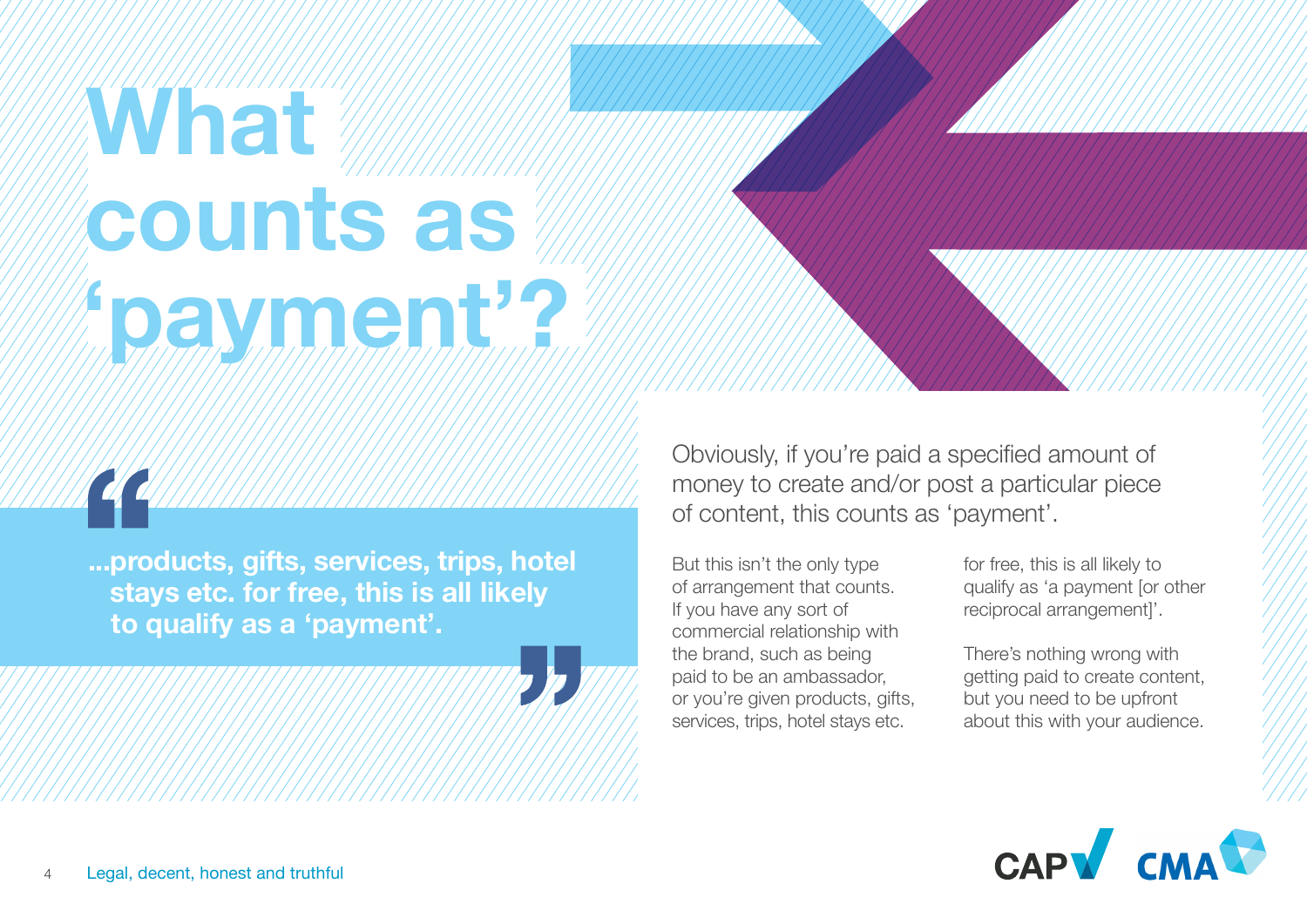## <span id="page-6-0"></span> **Affiliate marketing**

**For affiliate ads, you are effectively acting as a secondary advertiser, so you need to make sure that your content follows all of the relevant rules...**

When your content promotes particular products or services and contains a hyperlink or discount code that means you get paid for every 'clickthrough' or sale that can be tracked back to your content, this counts as advertising.

If there are affiliate links or discount codes for only some of the products mentioned in your content, and the rest you've mentioned in a purely editorial capacity (i.e. there's no affiliate link), then the bits of the content that relate to affiliatelinked products are ads. In that case, you need to make clear that those bits are advertising.

Obviously, if all of the content is about affiliate-linked products, the whole thing's an ad and you'll need to make clear that the whole of the content is advertising. For affiliate ads, you are effectively acting as a secondary advertiser, so you need to make sure that your content complies with the law by making clear that it's advertising, as well as following any other ASA rules.

 $\mathcal{D}_{\mathbf{R}}$ 

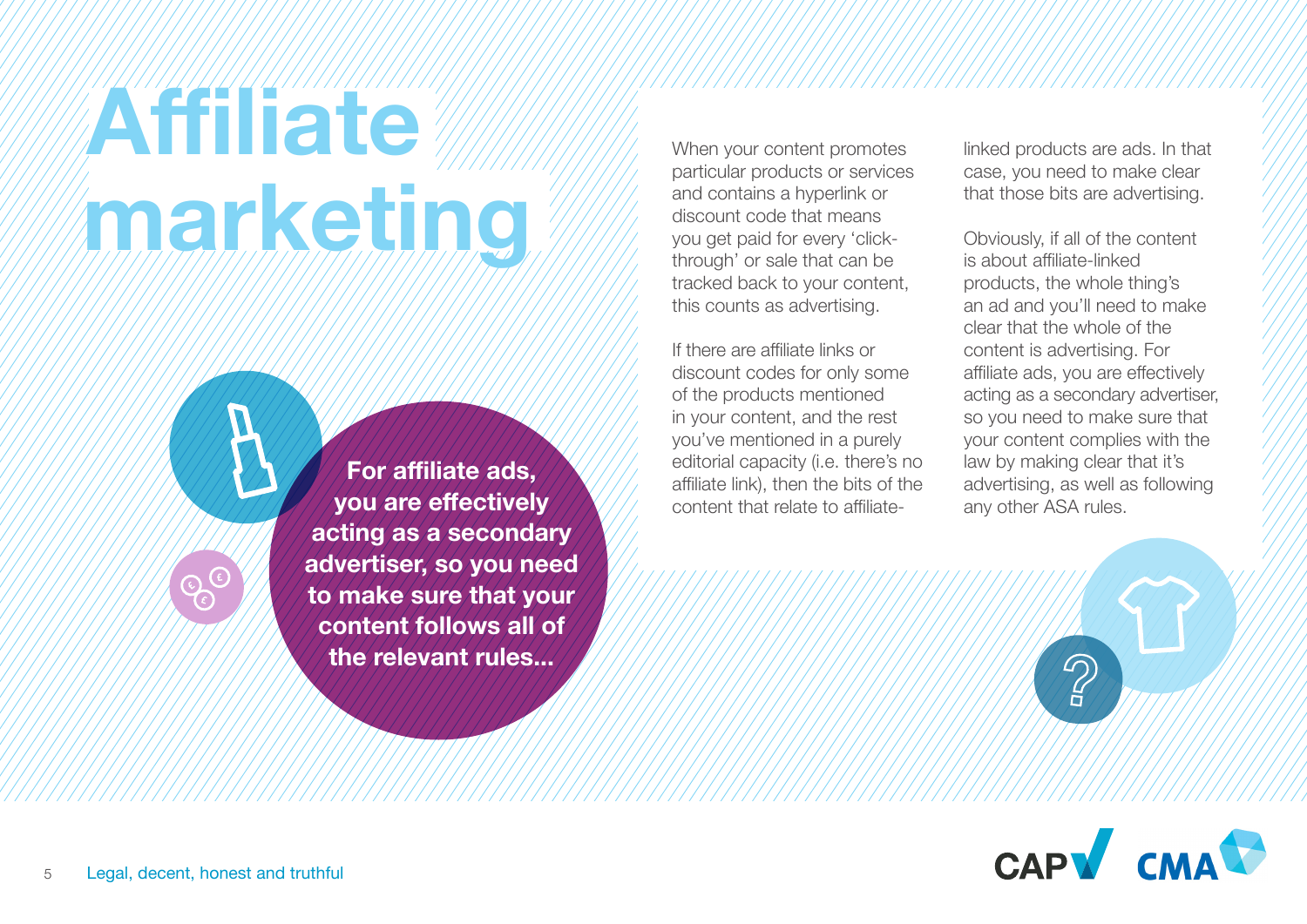### <span id="page-7-0"></span>**How do I make it clear?**

**Under the CAP Code ads** *'must be obviously identifiable as such'* **and the CMA advises that they must be** *'clearly identifiable'* **to comply with consumer law.** 

Consumers should be able to recognise that something is an ad, without having to click or otherwise interact with it. Since it needs to be clear/obvious, consumers shouldn't have to work to figure it out.

Most influencer marketing appears alongside organic/ editorial content and is presented in a very similar style, so it usually isn't immediately obvious to a consumer when something is or isn't an ad from the context alone.

Both you, the brand and any agents involved in creating or publishing the content are responsible for ensuring that it makes clear when it's advertising or has a commercial message. Ultimately, if it's not obvious from the context that something's an ad, a clear and prominent disclosure is needed.

**AD**

If you are promoting your own products or services on your own channels – provided it's clear that you're talking about your own products – people are usually able to recognise that you're advertising your own stuff.

Influencer and affiliate marketing, on the other hand, are much less likely to be clearly recognisable by context alone, so this is usually where you'll need to work a little harder to make it clear.

There are potentially loads of ways you could make advertising content 'stick out' as being advertising, but as an absolute minimum you should consider including a prominent label, such as 'Ad', upfront that makes it clear.

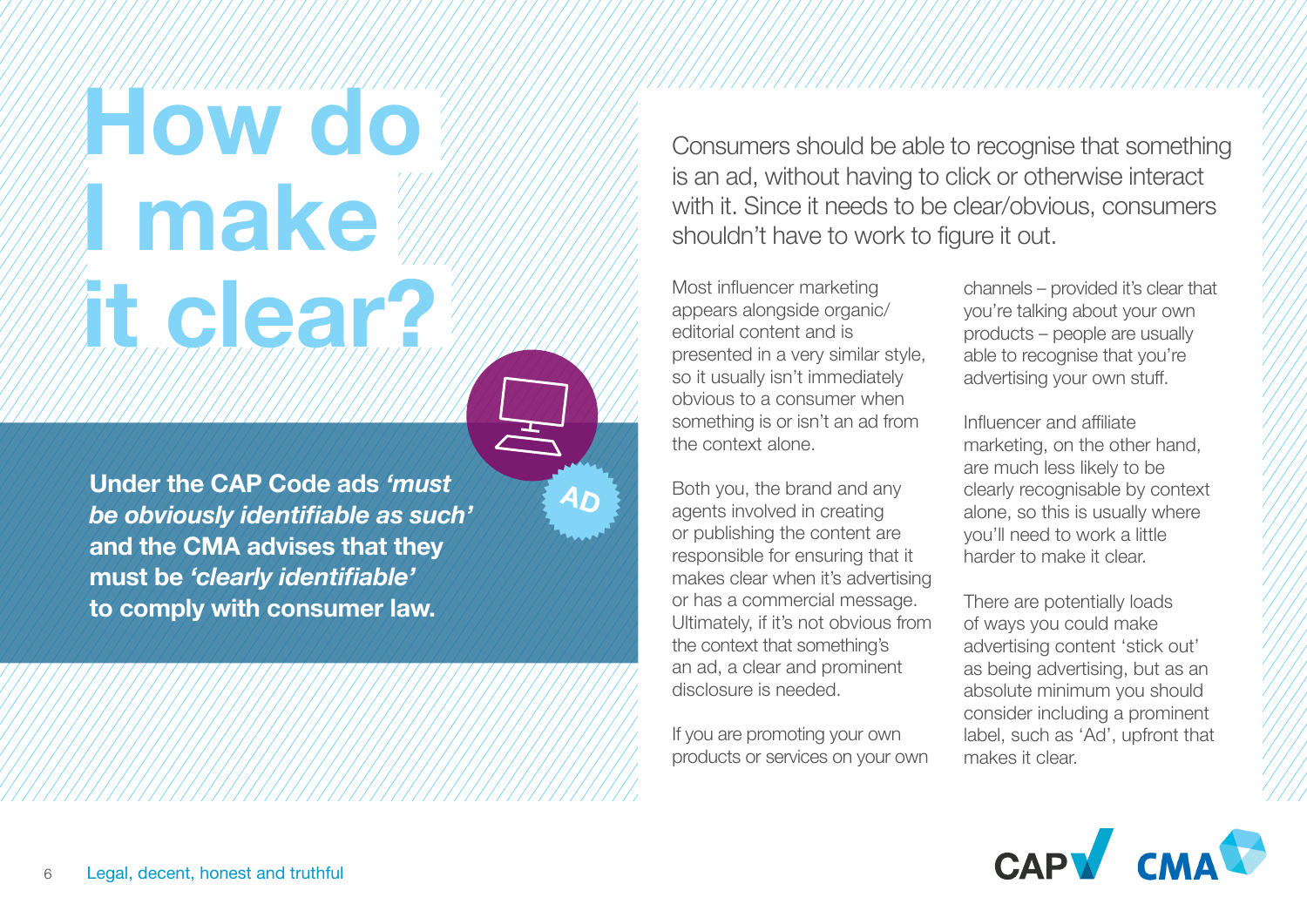# <span id="page-8-0"></span> **What labels are OK?**

Both the ASA and the CMA advise using labels that say it how it is, in a way that consumers understand e.g.;

- **Ad**
- **Advert**
- **Advertising**
- **Advertisement**
- **Advertisement Feature**

Labels like this can be used with or without a '#'

Other labels are riskier, and although it will always depend on the wider content and context, we usually recommend staying away from;

- **Supported by/Funded by**
- **In association with**
- **Thanks to [brand] for making this possible**
- **Just @ [mentioning the brand]**

#### **• Gifted**

 **• Sponsorship/Sponsored**

The label also needs to be understood by consumers so we would advise against;

- **Affiliate/aff**
- **Spon/sp**
- **Any other abbreviations/ words that consumers are unlikely to be familiar with**

It would be impossible to comment on every potential word or phrase that might be used to identify an ad but – in light of the ASA's research it's unlikely that labels other than those that explicitly and directly call the content what it is, in a way that consumers understand, will be good enough.



**[ASA research](https://www.asa.org.uk/news/clarity-for-consumers-why-ad-is-essential-in-paid-influencer-posts.html) found that people really struggle to identify when social media posts by influencers are ads. So, at a minimum, regulators are going to expect an upfront ad label that must first be noticed and then understood.** 

**ADVERT**

**#AD**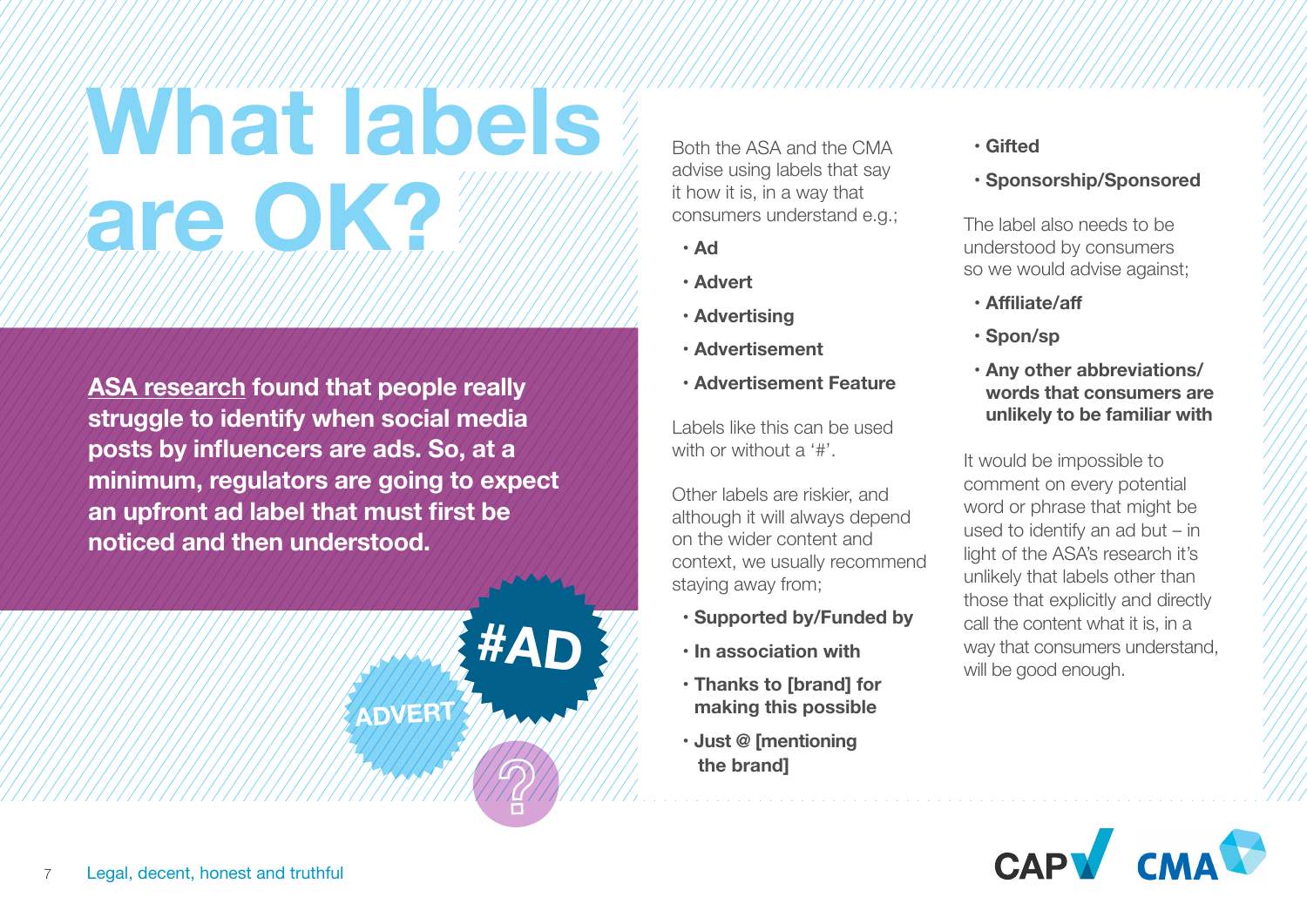# <span id="page-9-0"></span>**How should I present this?**

**Any label you use needs to be upfront, prominent, appropriate for the channel and suitable for all potential devices.**

The main thing to remember is that you need to make it *obvious*.

Any label (or other means) you use to highlight advertising content needs to be upfront (before people click/engage), prominent (so people notice it), appropriate for the channel (what can you see and when?) and suitable for all potential devices (it needs to be clear on mobiles and apps too!).

This means that burying the label in a sea of hashtags, putting it where it can only be seen by clicking 'see more', having to click to view the full post or only being able to tell

a video is an ad by watching it, really isn't going to cut it. We recommend including the disclosure at the very beginning which might mean at the start of the post, in a title or thumbnail, or on an image (if that's all people see at first).

Put yourself in your audience's shoes – if you didn't already know about your relationship with a brand, would you be able to tell immediately and without a shadow of a doubt that a specific post you had made was, in fact, advertising?

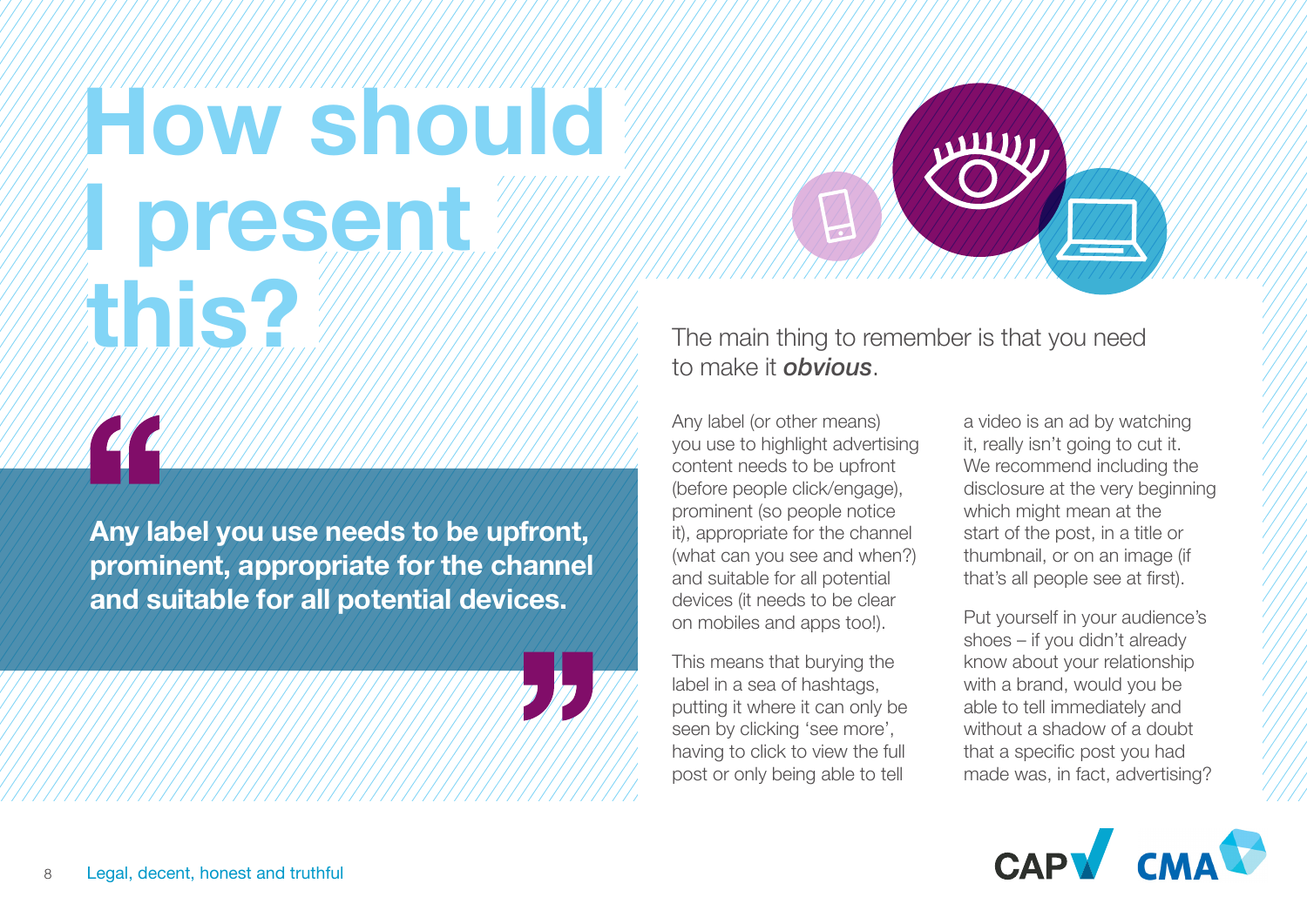### <span id="page-10-0"></span>**Who Who NO enforces the law?**

**Consumers need to know the endorsement has been 'paid for'. If this isn't clear, your post risks breaking the law.**

There are a number of regulators who might enforce the rules in this area, including the ASA and the CMA.

The CMA has power to investigate and take legal action to stop breaches of the law which may harm the collective interests of consumers.

When posting incentivised endorsements, the CMA expects commercial relationships/payments to be disclosed upfront and any views expressed by influencers to be genuine. Everyone involved in the chain (brands, marketers and influencers) should ensure that there are robust compliance processes in place that accurately reflect the requirements of the law.

It is important to note that industry rules may be specific about certain points but under consumer law, it does not matter who is 'in control' or who is selling a product/

service. Consumer law does not distinguish between types of endorsements, so whether you are promoting your own products/services or advertising/endorsing something on behalf of a brand, a clear and upfront disclosure is always necessary.

Although it's not illegal for brands to pay people to promote their products in blogs, vlogs, tweets or other online articles, consumers need to know the endorsement has been 'paid for'. If this isn't clear, your post risks breaking the law.

We strongly recommend referring to the CMA's quide [for influencers](https://www.gov.uk/government/publications/social-media-endorsements-guide-for-influencers) to ensure that you stay on the right side of consumer protection law. The CMA has additional guidance [here](https://www.gov.uk/government/collections/online-reviews-and-endorsements-information-for-businesses) and [here](https://competitionandmarkets.blog.gov.uk/2019/04/30/influencer-marketing-what-you-need-to-know/).

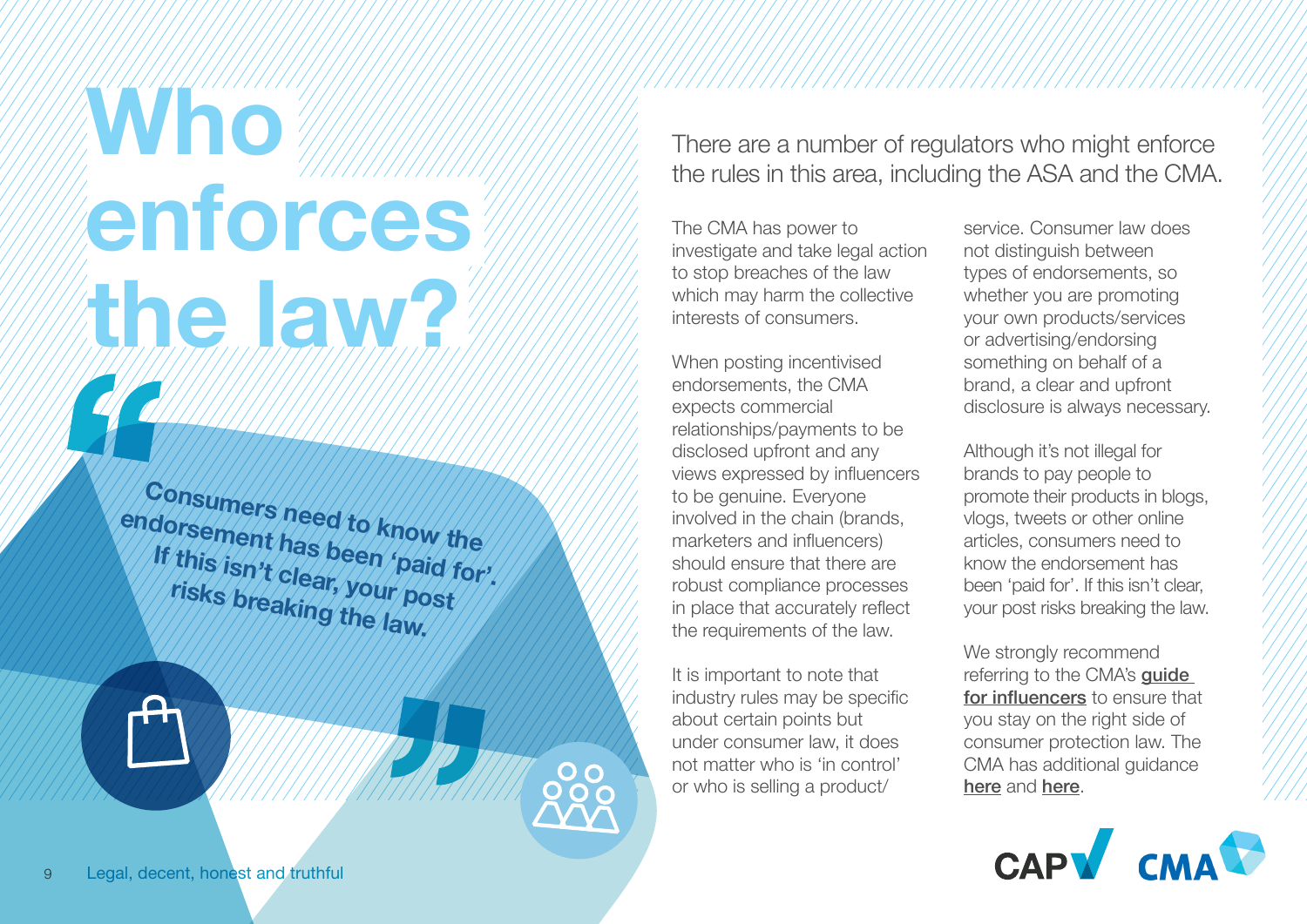## <span id="page-11-0"></span> **Who enforces the Ad Code?**

The ASA, as the UK's advertising regulator, enforces the CAP Code and can take action where a brand:

- 1. 'paid' you in some way (same as CMA, doesn't have to be money), AND
- 2. had some form of editorial 'control' over the content, including just final approval (different to the CMA, for whom the issue of control doesn't matter).

Whether or not a brand has 'control' over a post will usually depend on the agreement you have with them. As a rule of thumb, if you weren't

completely free to do and say whatever you wanted whenever you wanted, then there could have been some level of editorial 'control' by the brand (see p11).

The ASA can also take action where you're advertising your own products (whether you're creating and selling them yourself or doing so in collaboration with a third party), running a competition, prize draw or giveaway and when you post affiliate marketing.

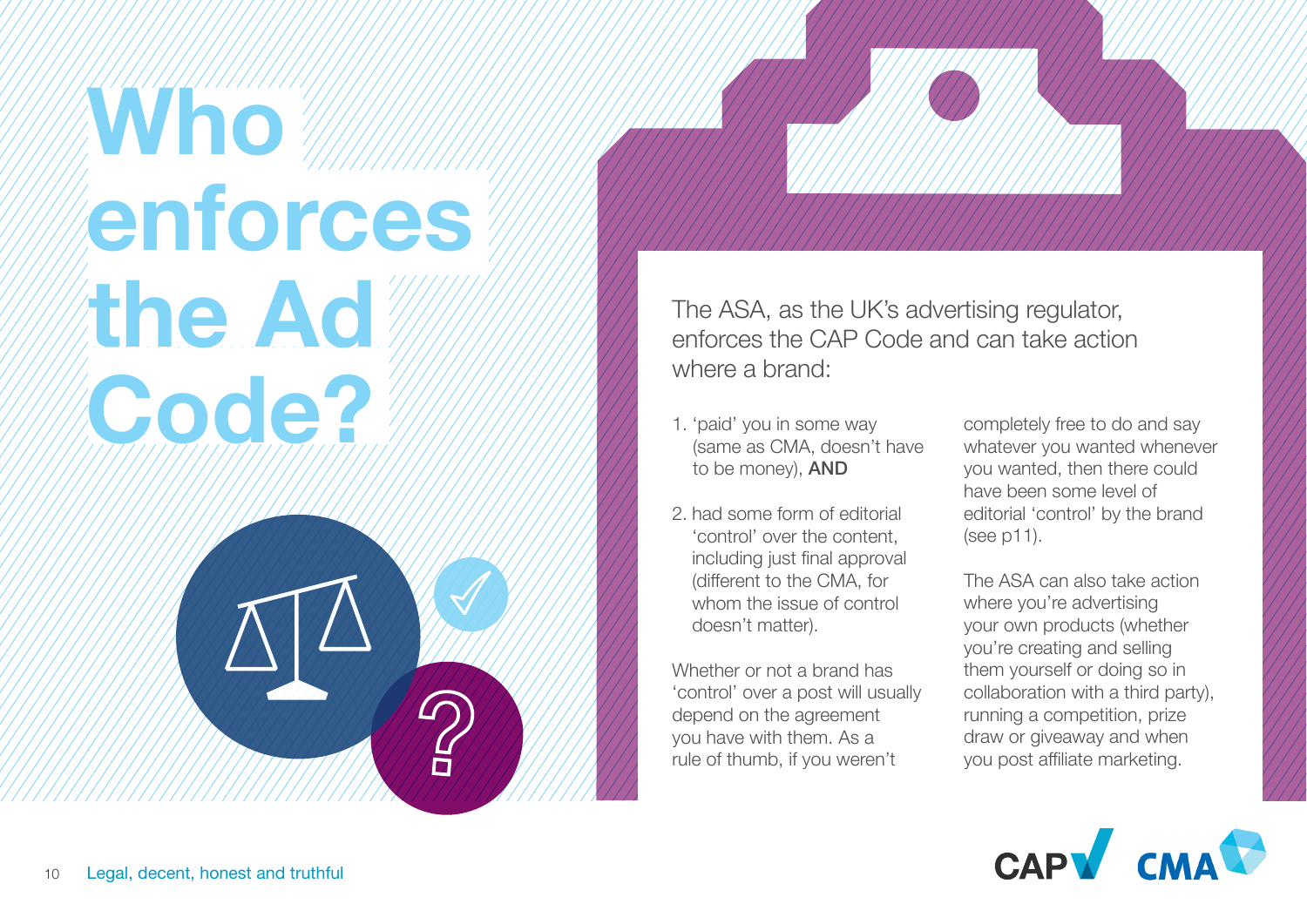### <span id="page-12-0"></span> **What counts as 'control' for the ASA?**

The simplest way for a brand to 'control' the content is by telling you what you have to say, e.g. if there are particular words, phrases, themes or 'key messages' you need to include, or you have to use a particular hashtag.

This doesn't just apply to text or words – if the brand has specified what needs to be in an image, required you to include a specific action in a video or specified the type of content you need to create (e.g. 'unboxing' the featured product), this is likely to count as 'control'.

Requiring you to post a specific number of times, on certain

dates or at particular times could also count as 'control'.

If a brand reserves the right to check/approve the content before it's posted and/or to ask you to change it, this could similarly count as 'control'. They don't need to actually ask for changes – if they could, and you would have to do it (e.g. the contract means they could stop you from posting it), that's enough.

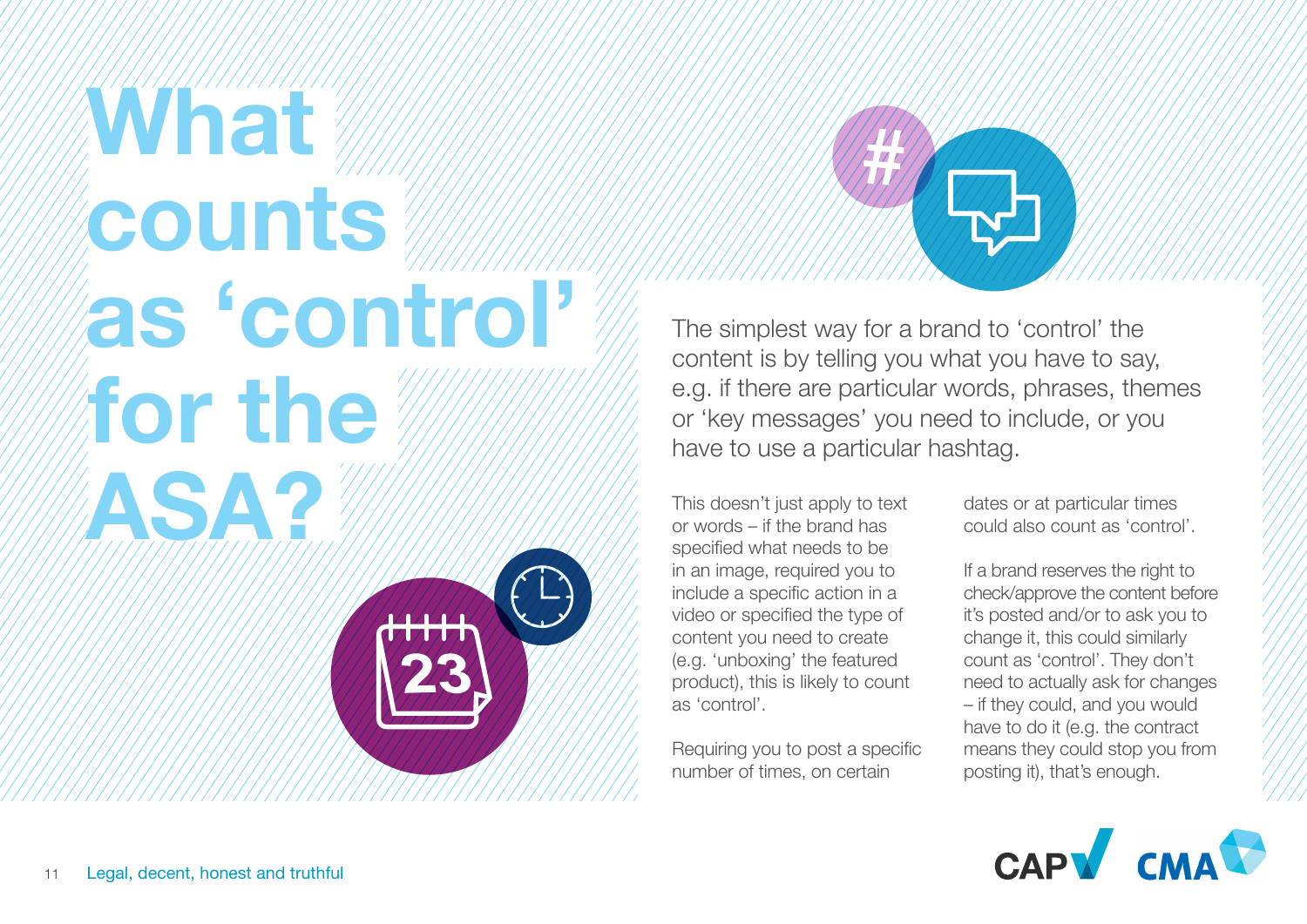## <span id="page-13-0"></span> **What else do I need to remember 2** If you're advertising your own products/services

**Making it clear it's an ad is only the beginning.**

or engaged in affiliate marketing, then other rules are likely to apply to your content too.

,,,,,,,,,,,,,,,,,,,,,,,,,,,

 $\ddot{v}$ 

Make sure you've got an idea of generally what the ad rules and the law requires, particularly if you are:

- [making claims](https://www.asa.org.uk/type/non_broadcast/code_section/03.html) about the product (you'll need to back them up);
- advertising age-restricted products (like [gambling](http://) or [alcohol](https://www.asa.org.uk/type/non_broadcast/code_section/18.html));
- promoting products subject to lots of rules (like [food or](https://www.asa.org.uk/type/non_broadcast/code_section/15.html)  [supplements](https://www.asa.org.uk/type/non_broadcast/code_section/15.html)); or
- running your own 'giveaways' and prize draws (seriously read [Section 8](https://www.asa.org.uk/type/non_broadcast/code_section/08.html)).

But this is just a taster – the CAP Code covers a lot more than that (as does the law!).

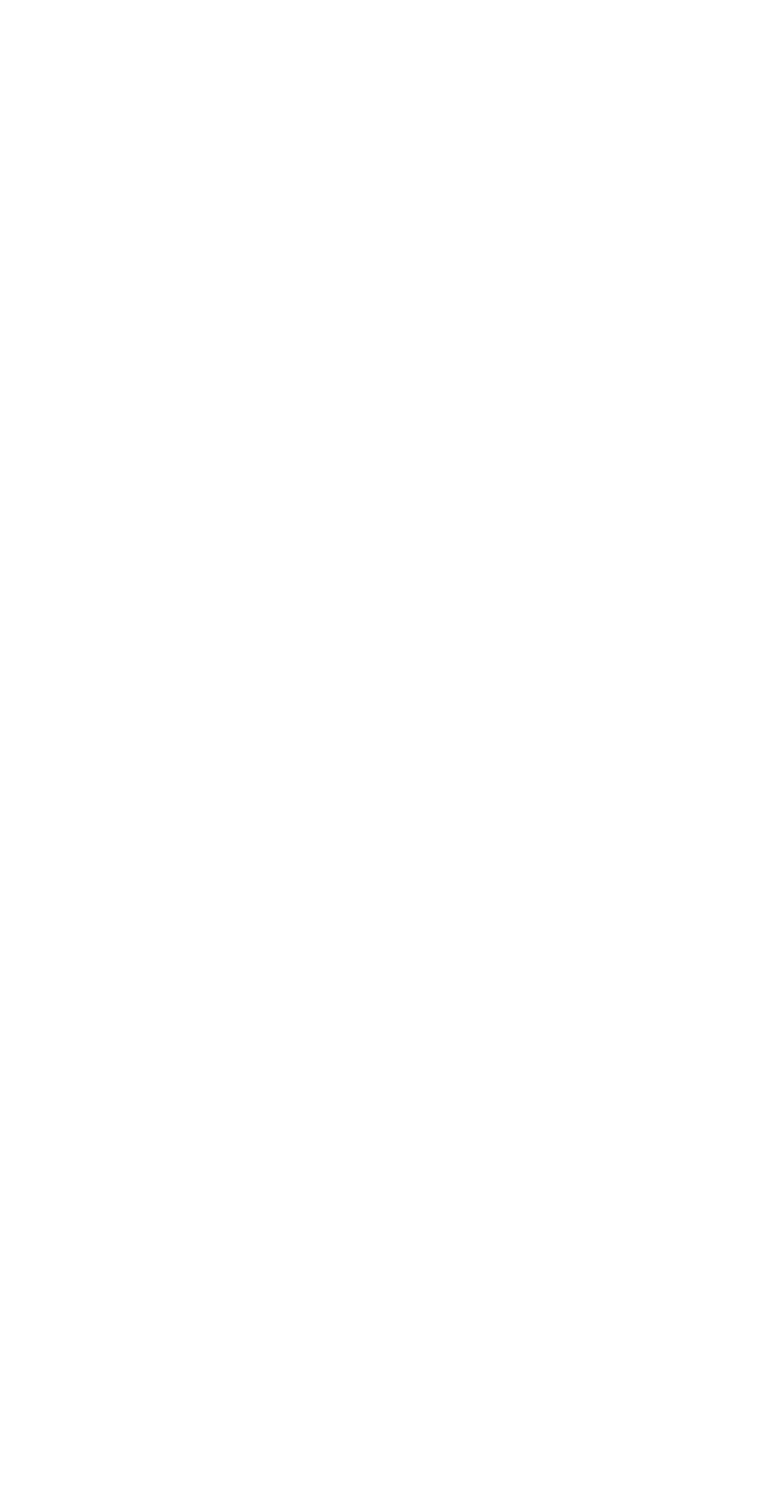### **Where can I get help? CAP**

#### **Online Guidance**

There's loads of free advice on our website. Why not try searching our [Advice](https://www.asa.org.uk/advice-and-resources/resource-library.html)  [Online](https://www.asa.org.uk/advice-and-resources/resource-library.html) database? We've got guidance on various topics – from alcohol to weight loss claims and everything in between.

#### **Online & Face-to-face Training**

We offer Advice: am seminars and [eLearning](https://www.asa.org.uk/advice-and-resources/cap-elearning.html) modules on a wide range of topics, including social media. Keep an eye out for our webinars too!

#### **Newsletter**

Fancy receiving topical tips and guidance updates direct to your inbox? Go ahead and sign up to our [Insight](https://www.asa.org.uk/newsletter.html)  [e-Newsletter](https://www.asa.org.uk/newsletter.html).

#### **Tailored Advice**

Want to ask a question or sense-check your idea or content before you post it? Contact our [Copy Advice](https://www.asa.org.uk/advice-and-resources/bespoke-copy-advice.html) team, either on 020 7492 2100 or through the website. It's free and usually takes 24 hours.

You can also follow us (@CAP\_UK) on Twitter for the latest news and guidance updates.

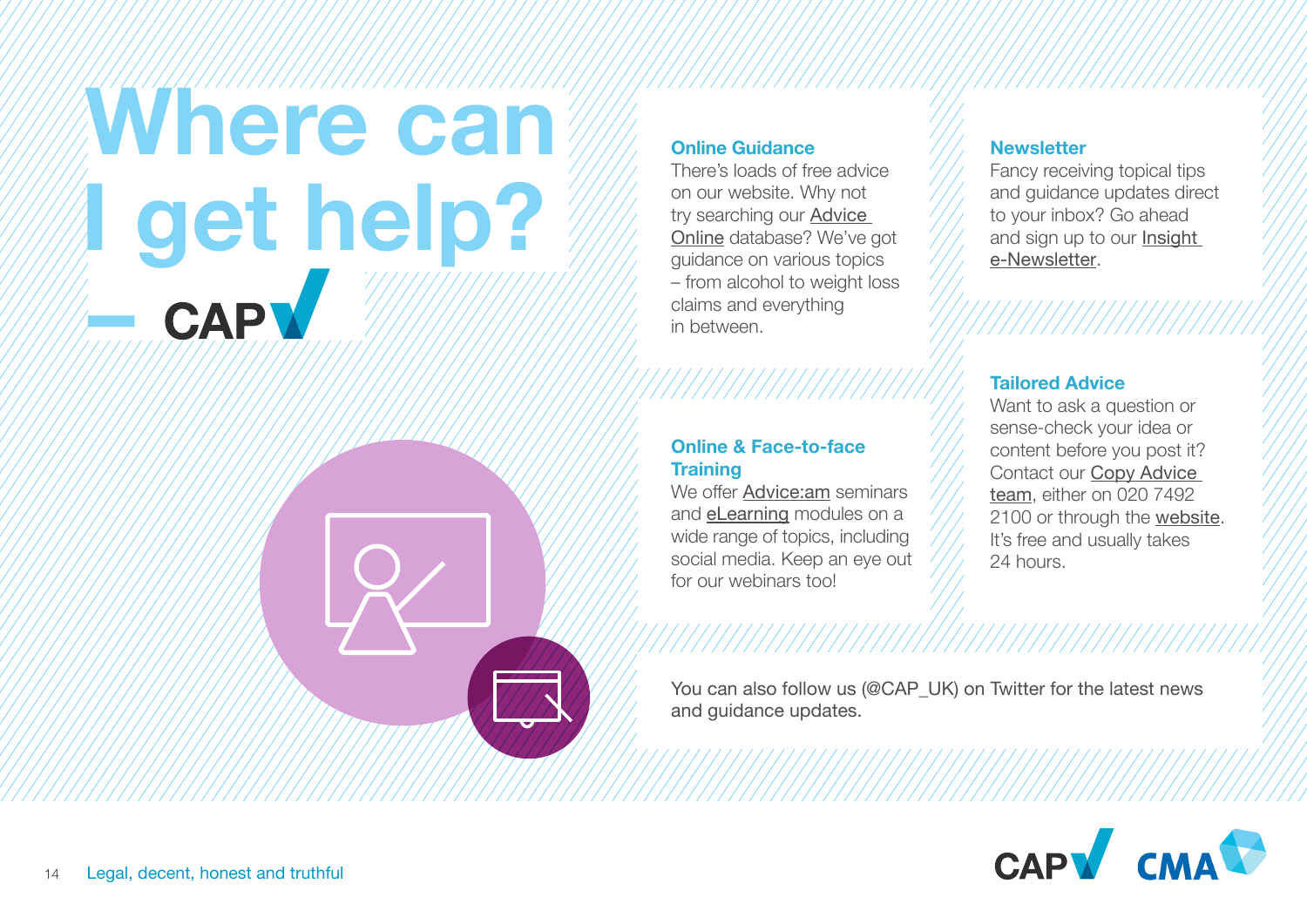### <span id="page-16-0"></span> **Where can I get help? –**

**... guidance on being open and honest when endorsing products/services online.**

ريىس  $\bigcap$ 

For more advice and information from the CMA, see the resources below;

#### **[Social media endorsements:](https://www.gov.uk/government/publications/social-media-endorsements-guide-for-influencers) [guide for influencers](https://www.gov.uk/government/publications/social-media-endorsements-guide-for-influencers)**

Information on complying with consumer protection law when endorsing brands, products or services on social media.

#### **[Influencer marketing:](https://competitionandmarkets.blog.gov.uk/2019/04/30/influencer-marketing-what-you-need-to-know/) [what you need to know](https://competitionandmarkets.blog.gov.uk/2019/04/30/influencer-marketing-what-you-need-to-know/)**

A CMA blog that unpacks how the law affects influencer marketing, and addresses some of the main questions that arise.

#### **[Online reviews and](https://www.gov.uk/government/collections/online-reviews-and-endorsements-information-for-businesses)  [endorsements: information](https://www.gov.uk/government/collections/online-reviews-and-endorsements-information-for-businesses)  [for businesses](https://www.gov.uk/government/collections/online-reviews-and-endorsements-information-for-businesses)**

Information and advice for businesses on how to comply with consumer protection law in the online reviews and endorsements sectors.

#### **[Online endorsements:](https://www.gov.uk/government/publications/online-reviews-and-endorsements-advice-for-businesses/online-endorsements-being-open-and-honest-with-your-audience) [being open and honest](https://www.gov.uk/government/publications/online-reviews-and-endorsements-advice-for-businesses/online-endorsements-being-open-and-honest-with-your-audience) [with your audience](https://www.gov.uk/government/publications/online-reviews-and-endorsements-advice-for-businesses/online-endorsements-being-open-and-honest-with-your-audience)**

CMA guidance on being open and honest when endorsing products/services online.

#### **[ICPEN Guidelines](https://www.icpen.org/sites/default/files/2017-06/ICPEN-ORE-Guidelines%20for%20Digital%20Influencers-JUN2016.pdf) [for Digital Influencers](https://www.icpen.org/sites/default/files/2017-06/ICPEN-ORE-Guidelines%20for%20Digital%20Influencers-JUN2016.pdf)**

Guidelines from the International Consumer Protection Enforcement Network (ICPEN) on online reviews and endorsements.

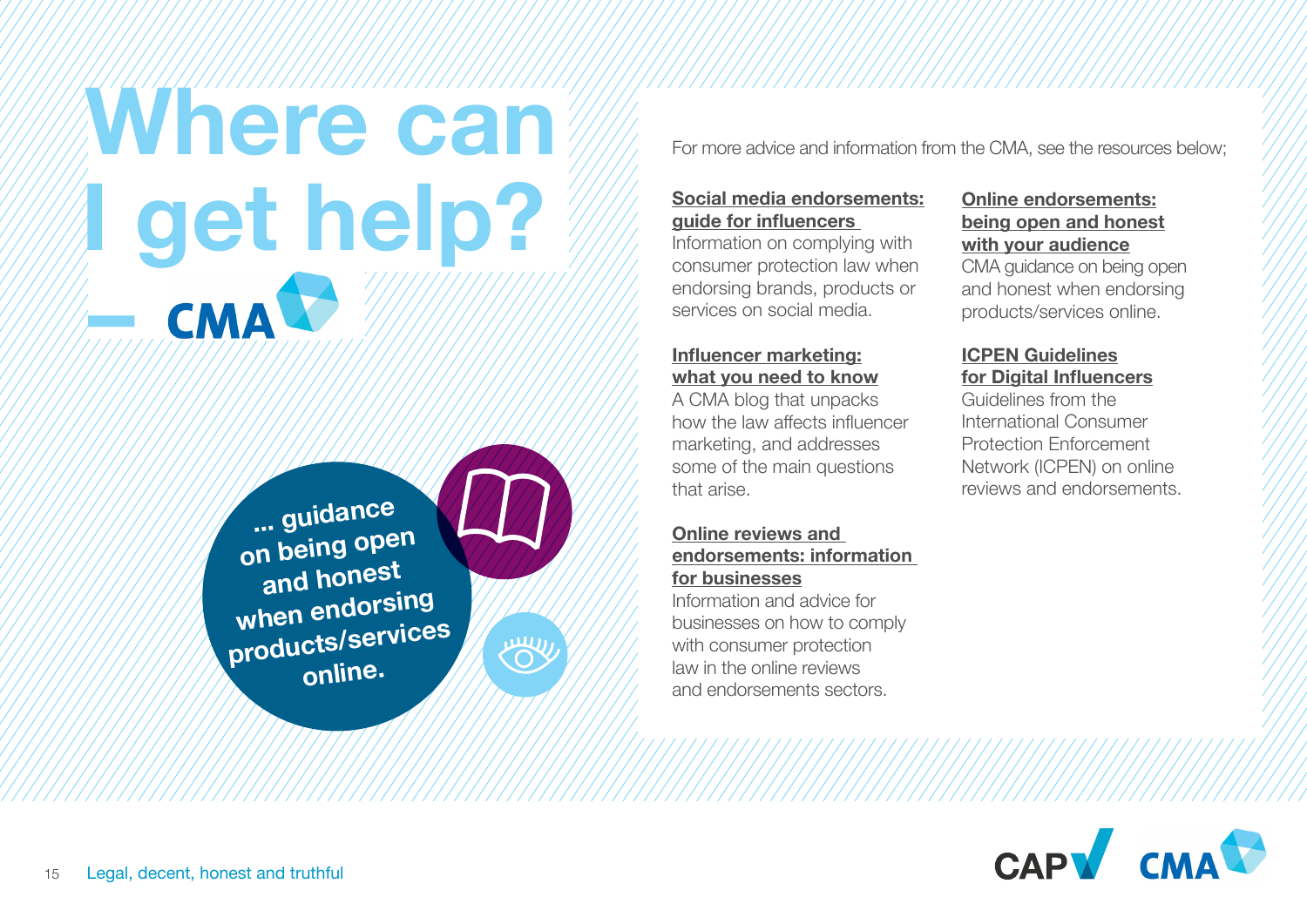### <span id="page-17-0"></span> **Where can I get help? – More**





**The Internet Advertising Bureau (IAB) UK**, the trade association for digital advertising representing brands, media owners, technology providers and agencies has created Good Practice Guidelines and an infographic to help you work out when and how to disclose content-based and native advertising;

[Content & Native Disclosure](https://www.iabuk.com/sites/default/files/public_files/IAB%20UK%20content%20and%20native%20disclosure%20guidelines%20v.2%20%282018%29.pdf)  [Good Practice](https://www.iabuk.com/sites/default/files/public_files/IAB%20UK%20content%20and%20native%20disclosure%20guidelines%20v.2%20%282018%29.pdf)

['Do I Need to Disclose?'](https://www.iabuk.com/sites/default/files/public_files/disclosure%20new%20branding.pdf)  [Infographic](https://www.iabuk.com/sites/default/files/public_files/disclosure%20new%20branding.pdf)



**The Incorporated Society of British Advertisers (ISBA)**, the organisation that represents major brands, has created a set of template contractual terms for the industry – including clauses that address labelling of content – that influencers and brands alike can use to ensure proper commercial relationships;

[Influencer Marketing](https://www.isba.org.uk/knowledge/agency-management/influencer-marketing-management/)  [Management Resources](https://www.isba.org.uk/knowledge/agency-management/influencer-marketing-management/)